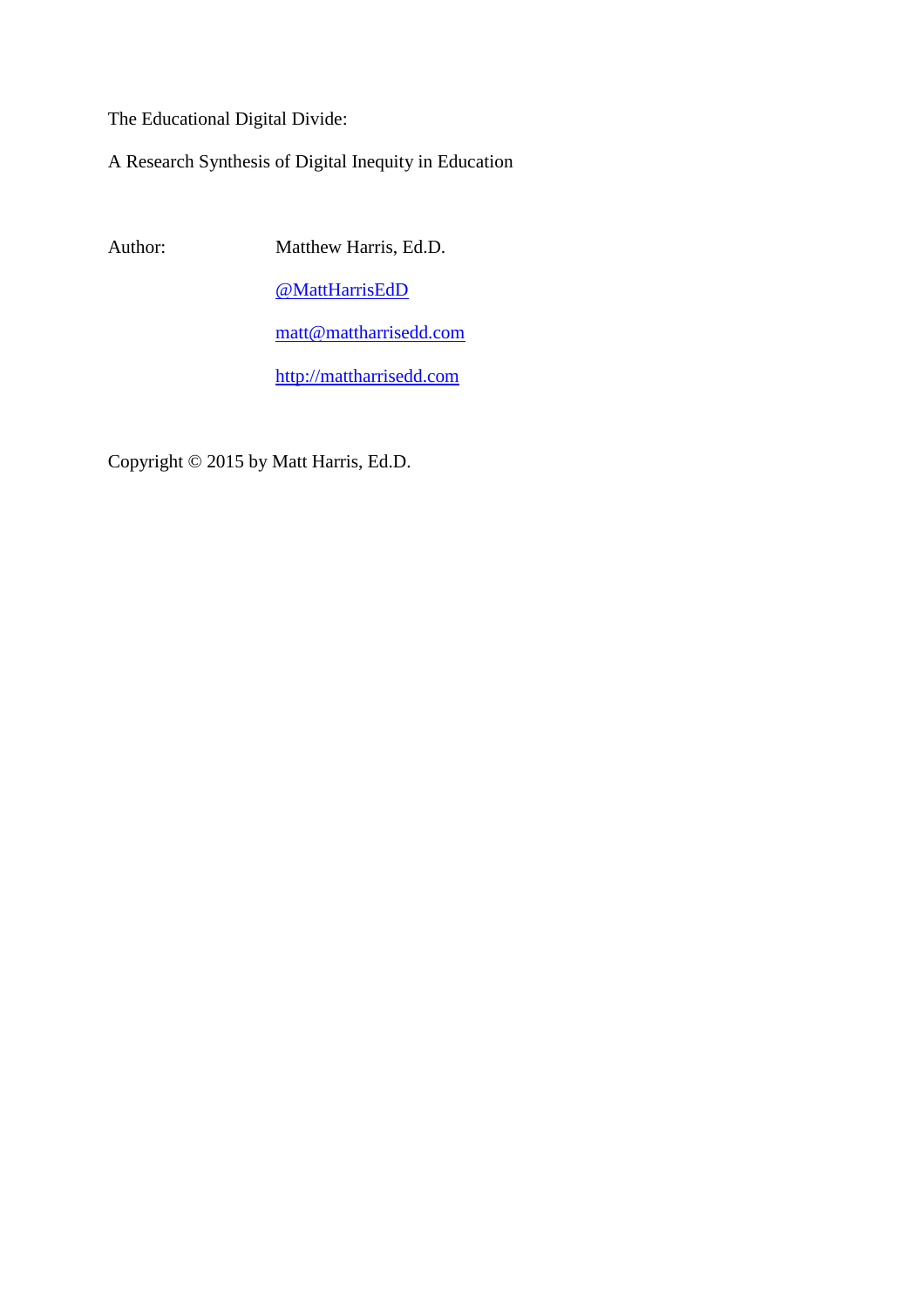The Educational Digital Divide:

A Research Synthesis of Digital Inequity in Education

# *Abstract*

The Educational Digital Divide describes the differences of access and usage of technology for learning that result in social inequity. Most prevalent between socioeconomic groups, the divide has three levels - access, classroom use, and student empowerment - each the product of the level below. In the first level, inequity is felt in computer, Internet, and software access across the institution, then moves to learning practices in the classroom and ends with students themselves. However, simple equity of technology access will not eliminate this divide as students need to use and leverage technology in similarly transformative ways to enjoy equal benefits.

# *Introduction*

In 1980, Seymour Papert wrote, "we are at a point in the history of education when radical change is possible, and the possibility for that change is directly tied to the impact of the computer" (Papert, 1980, p. 36). Since this statement was made more than three decades ago, Papert's prediction seems to have come to fruition, especially when viewed through the lens of contemporary education. Time spent on computers and the Internet has significantly changed the learning experiences for millions of American students. Students use school technology to consume information and create knowledge in learning activities that are at the same time individualized and collaborative. In the past decade, the infusion of technology into education has radically evolved with the introduction of ubiquitous computing programs, such as one-to-one student laptop programs or bring your own device, where students are not only learning on laptops, tablets, or mobile phones, but also taking their personalized devices with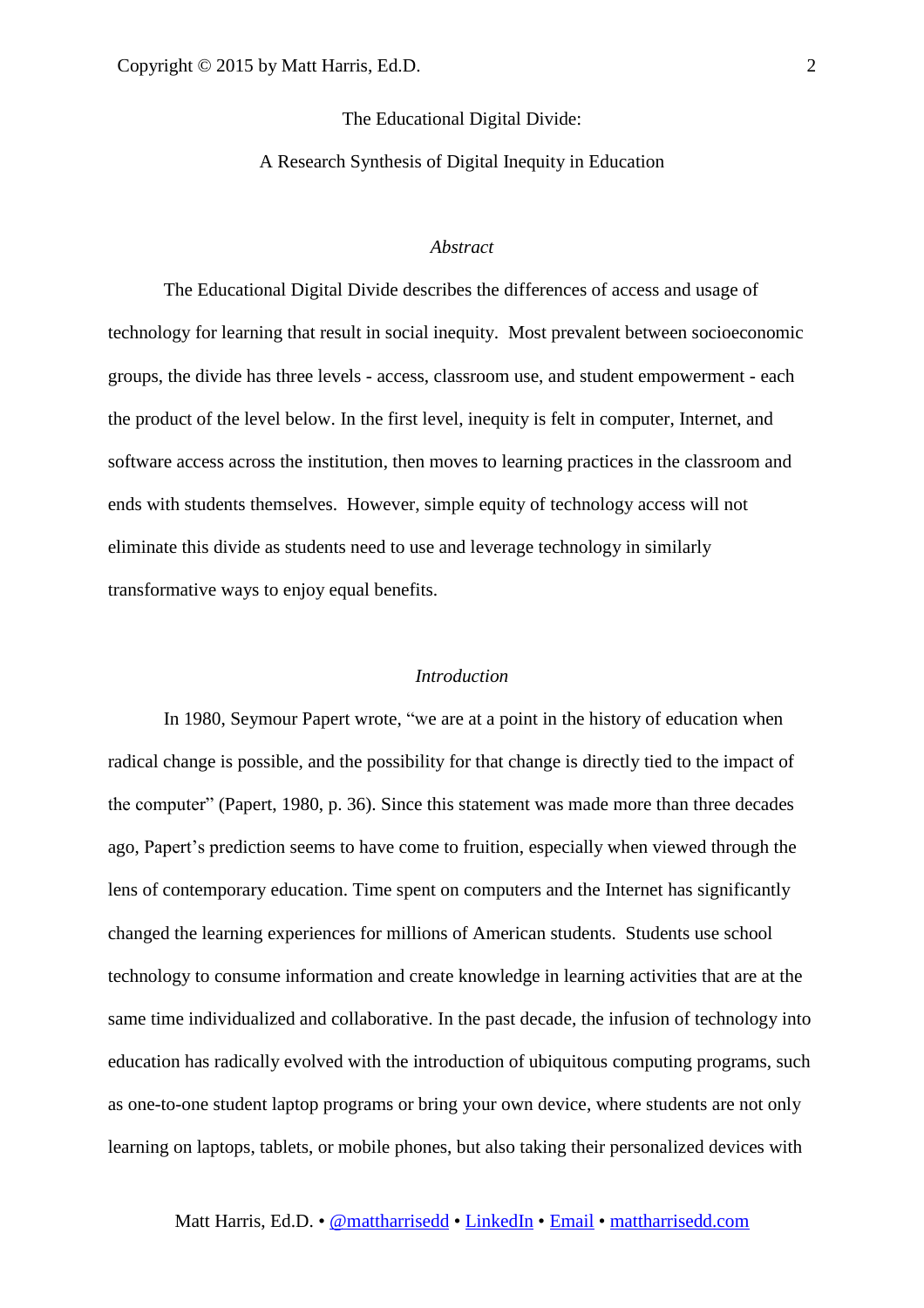them wherever they go. Ubiquitous computing programs allow for innovative learning that is not tethered to the classroom or to class time. Yet, as one-to-one device programs are reliant on resources and personnel, a vast majority are found in private schools and public schools that serve high socioeconomic status (SES) communities, which suggests low SES students are not able to participate in this type of anytime-anywhere learning. However, this division of access to innovative practice runs much deeper in American schools. The literature has shown that schools across the United States experience a gap of access to technology and disparate uses of computing for learning that fall directly in line with the socioeconomic divide. This disproportionate access to technology, or the Educational Digital Divide, has been shown to deny low SES students the social and economic benefits inherent in Papert's promise of radical educational change.

### *The Educational Digital Divide*

The Digital Divide was a term coined to describe the gap of access between those who use computers and the Internet and those who do not (Clinton & Gore, 1996). In its most simplistic and deterministic interpretation, the Digital Divide states that access to technology is binary: either people have access or they do not. However, the literature has illustrated that the divide is actually a far more complex issue that has direct ties to societal inequity. The Digital Divide has been shown to be a vehicle by which members of society are located within the stratification of social capital where access to technology not only positions disadvantaged members of society at the bottom of the social spectrum, but also restricts their mobility within that stratum. Theoretical analyses of the divide have shown that technology access is a replicating, if not exacerbating, factor of societal inequities (Brown, 2002; Clark & Gorski, 2002; DiBello, 2005; Servon, 2002; Subramony, 2007; Warschauer, Knobel, & Stone, 2004).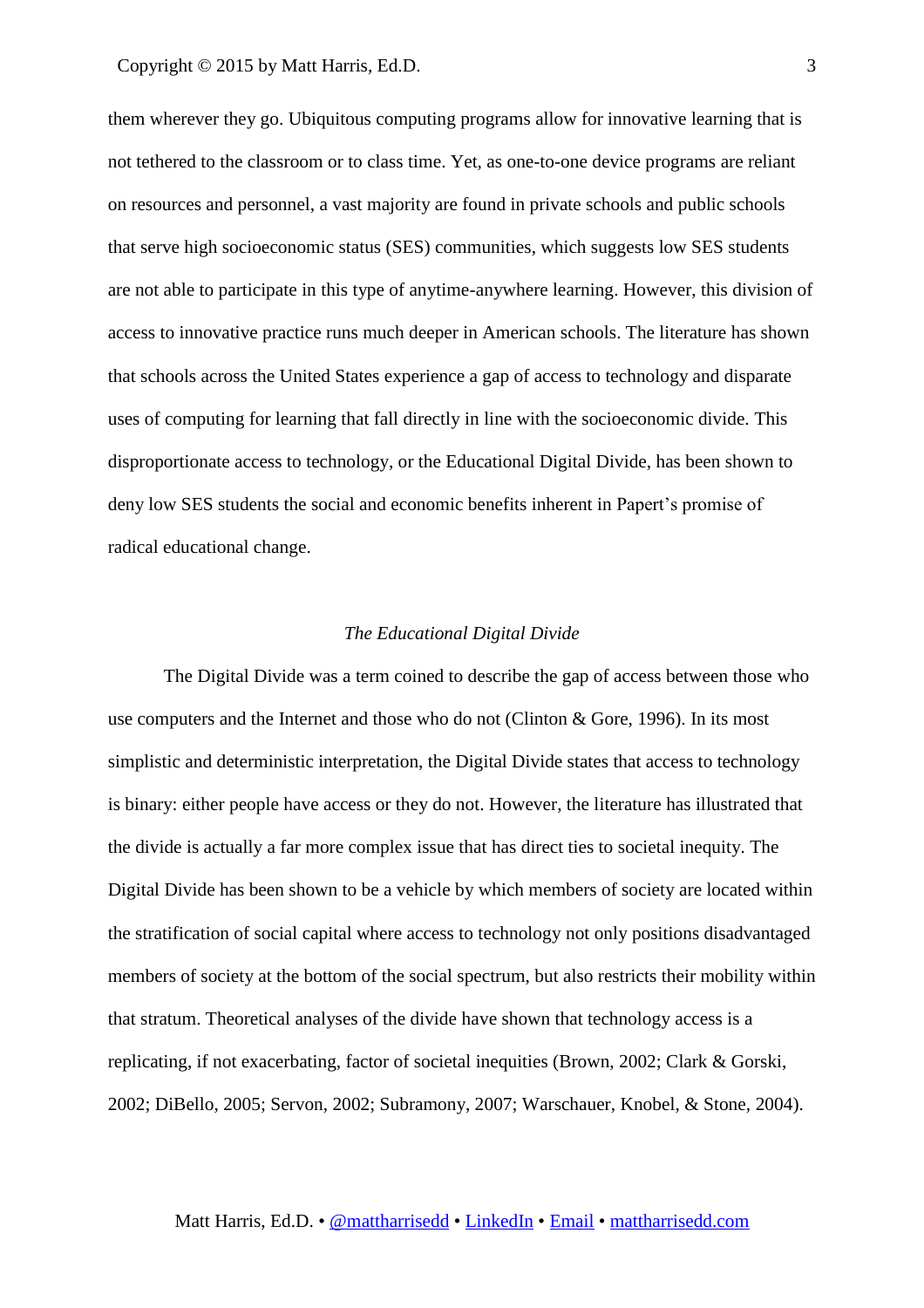The available literature has shown that resultant inequities of the Digital Divide have been perpetuated within the classroom. Researchers asserted that inequitable access to academic technology exemplifies the role of education in maintaining socioeconomic strata (Ba, Culp, Green, Henriquex, & Honey, 2001; Clark & Gorski, 2002; DiBello, 2005, Kalyanpur & Kirmani, 2005; Light, 2001, Subramony, 2007; Warschauer et al., 2004). High SES students, through access to school supplied Internet enabled computers or personalized mobile devices, attained information literacy and societal influence, whereas low SES students, having little to no access to computers or the Internet, were denied these benefits (DiBello, 2005). The literature suggested that access to technology further entrenches high SES students in their positions within the dominant culture while low SES students are relegated to continued societal oppression (Subramony, 2007; Warschauer, 2003). Thus, researchers cite the Educational Digital Divide as evidence that education in the United States has institutionalized the Digital Divide en route to furthering societal inequality. Further, the literature showed that digital inequity in schools has broad reaching impacts that encompass not only students' access to technology, but also the ways they use technology in the classroom and the resultant implications of that usage.

Hohlfeld, Ritzhaupt, Barron, & Kemper (2008) illustrated the multi-leveled complexity of the Educational Digital Divide in their seminal work on computer literacy. In their model, the Educational Digital Divide has three levels: access, classroom use, and student empowerment. Each of these levels is the product of the one below it. The base level shows that all Educational Digital Divide inequity experienced by students is rooted in disproportionate access to devices, applications, and the Internet. The second level illustrates the disparate ways in which technology is used in the classroom. On the top level, students experience inequitable empowerment opportunities obtained through computer access and the educational uses of technology. The manifestations of inequity progressively narrow as the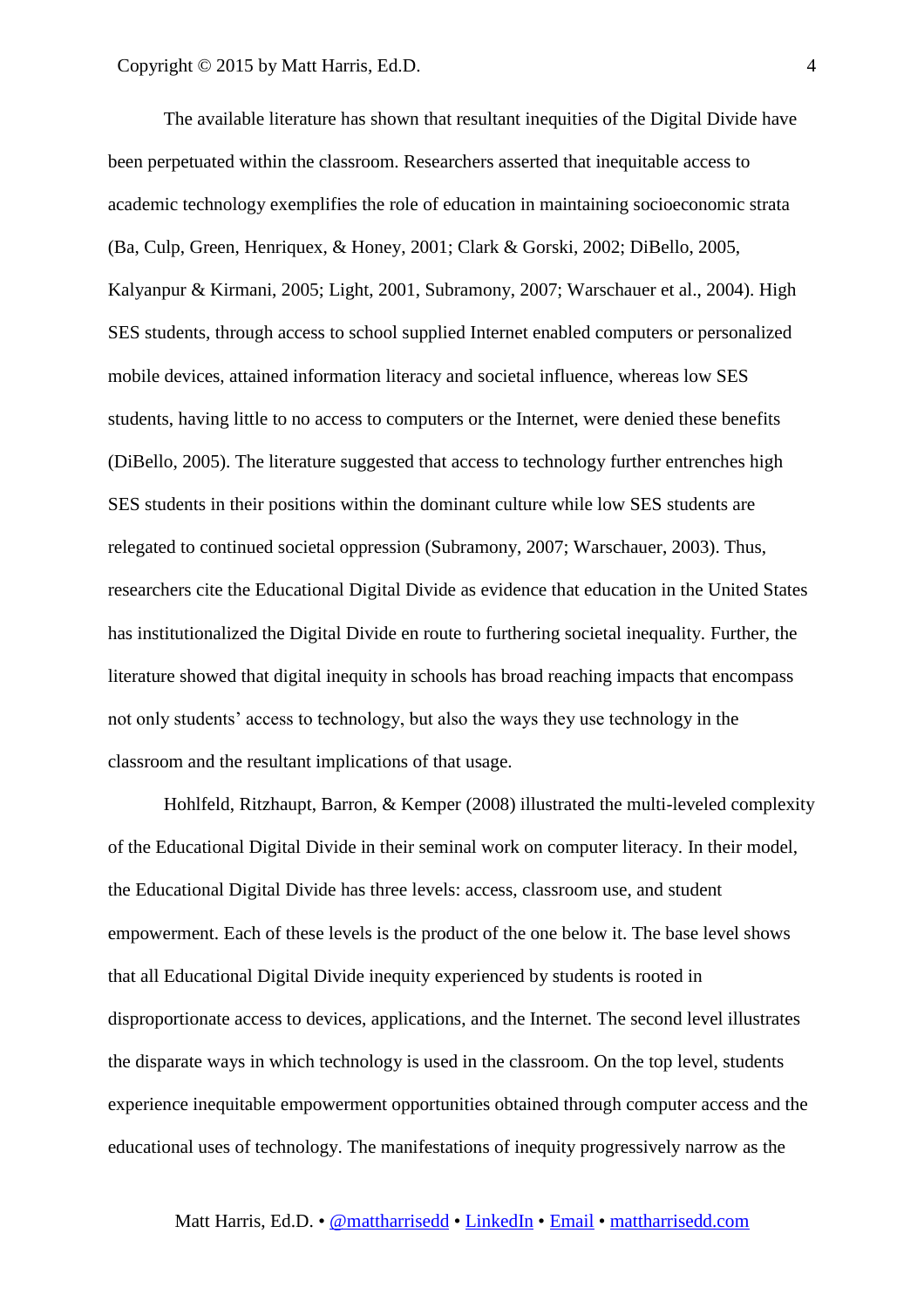Educational Digital Divide ascends through its three levels. In the first level, inequity is felt across the institution. It then moves into the classroom in the second level and ends with the students themselves in the top level.



Figure 1. Hohlfeld et al.'s (2008) model of the Educational Digital Divide

Through empirical studies and research syntheses, the literature has shown that students are currently experiencing all three levels of Hohlfeld et al.'s (2008) model of the Educational Digital Divide.

### *Access to Computers and the Internet*

The first level of the Educational Digital Divide states there is a division in access to computing technology among U.S. schools. The division was found in schools' ability to provide and maintain academic technology infrastructure. This level of the Educational Digital Divide impacts students much like the Digital Divide affects social groups in greater society. Students from subverted groups have less access to technology infrastructure than their moreprivileged peers. While this division was found between ethnic, racial, and linguistic groups, socioeconomic status was the most cited social group to experience the Educational Digital

Matt Harris, Ed.D. • [@mattharrisedd](https://twitter.com/mattharrisedd) • [LinkedIn](http://j.mp/mattharrisedd) • [Email](mailto:matt@mattharrisedd.com) • [mattharrisedd.com](http://www.mattharrisedd.com/)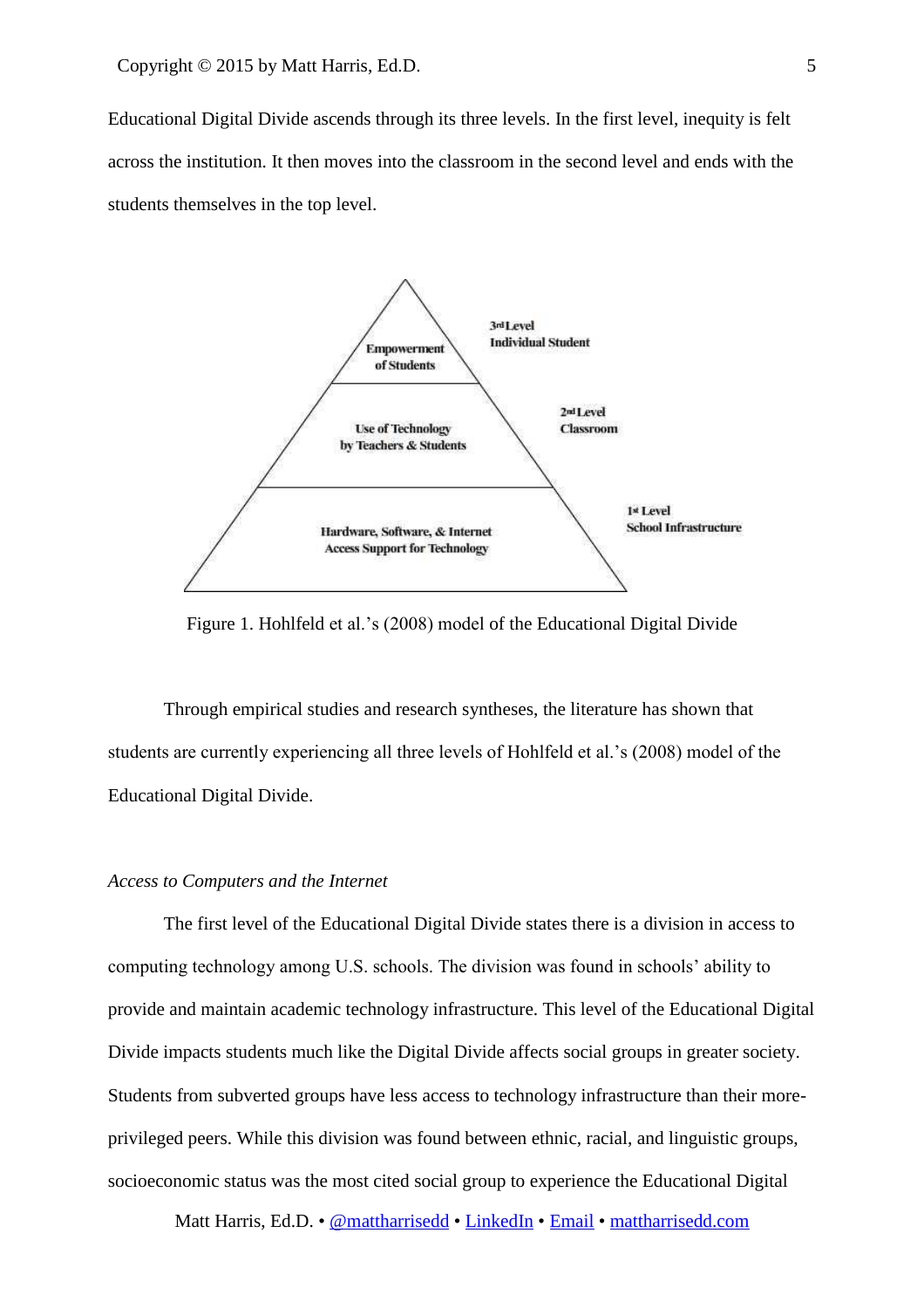Divide (Ba et al., 2001; Clark & Gorski, 2002; Carvin, 2006; Garland & Wotton, 2002; Valadez & Duran, 2007). In their seminal article on the role of socioeconomic status in the Educational Digital Divide, Clark and Gorski (2002) argued that low SES students had the least access to computing because their communities of origin often housed resource poor schools that could not assume the continual costs of educational technology. The prevalence of this focus on socioeconomic status in the Educational Digital Divide literature suggests that any analysis of the manifestations of digital inequity in school must be based in the experiences of low SES students. As such, the remainder of this review concentrates on the implications of disproportionate technology access for low SES students.

This divergent access to technology infrastructure was found to extend both to the quantity of technology access and the quality of the computers students used. Numerous studies showed that low SES students had less access to computing technology, whether measured by student-to-computer ratios (Attewell, 2001; Warschauer et al., 2004) or percentage of classrooms with access to the Internet (Moore, Laffey, Espinosa, & Lodree, 2002; Warschauer et al., 2004). The research showed this level of the divide not only manifested in the quantity of computers and the availability of Internet access, but also in quality. Low SES schools often housed inoperable devices, used out-dated software, and relied on slow and inconsistent Internet connections (Attewell, 2001; Moore, Laffey, Espinosa, & Lodree, 2002; Warschauer et al., 2004).

However, the literature has shown that over the last 15 years the divide in access to technology is actually closing. As a result of grant funding and the ConnectED program (White House, 2013), the standardization of productivity software, the reduced price of applications, and the decreasing costs of devices and broadband Internet, the gap between access for the low and high SES schools has shrunk (Goolsbee & Guryan, 2006; Hohlfeld et al., 2008; Subramony, 2007; Warschauer et al., 2004). Yet, researchers believed this decrease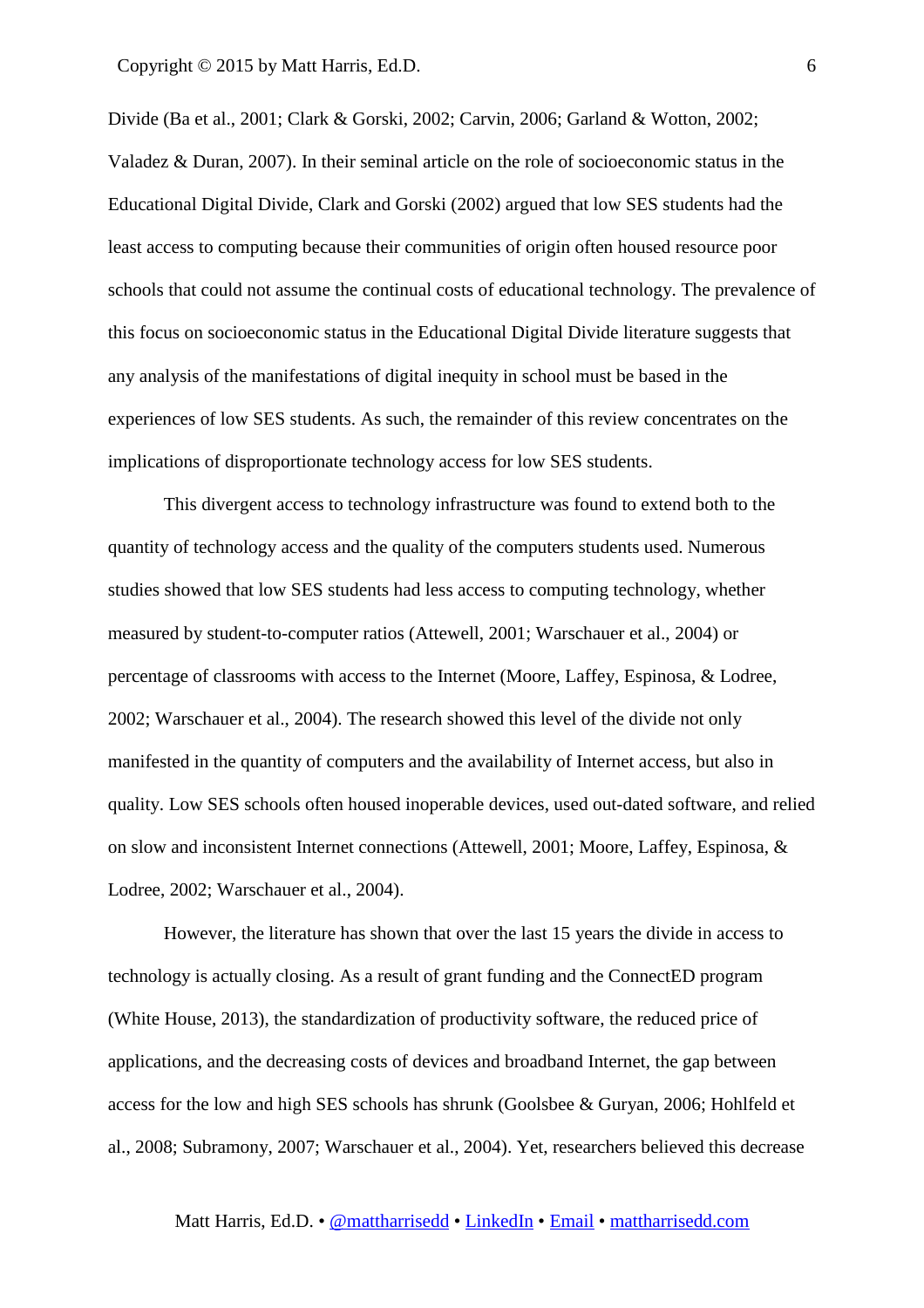in access has done little to impact the other two levels of the Educational Digital Divide: classroom uses of technology and student and community empowerment. First, parallel to the Digital Divide found in society, mere access to technology is too deterministic to measure the depth and breadth of digital inequity in schools (Light, 2001). Second, for computers to be transformative, there needs to be equitable educational uses of computers (Mouza, 2008). Just providing access to computers does not equate to similar methods of usage or resultant skills attainment. Lastly, increases in technology access don't address the needs or challenges of low SES schools. In one study, increased access to technology actually amplified existing forms of inequity in low SES schools because the increase was done in isolation of the broader context of the school and the surrounding community (Warschauer et al., 2004). Noting these discrepancies in the impact of technology access on inequity, a majority of researchers have shifted their focus away from access to the ways in which computers are used in the classroom.

# *Classroom Uses of Technology*

The second level of the Educational Digital Divide states there is a disparity in the educational uses of computers and the Internet. Students in low and high SES classrooms use computers in vastly different ways, achieving vastly different outcomes. The measurements of this level of the Educational Digital Divide include: how often students and teachers use technology, for what purpose, and to what degree these activities are integrated into daily instructional activities.

As the first level of the divide – access to technology – heavily influences this level of the Educational Digital Divide, computer use in low SES classrooms was often infrequent. With limited access to devices, software, or the Internet, students and teachers in low SES classrooms found it difficult to consistently engage in meaningful educational uses of

Matt Harris, Ed.D. • [@mattharrisedd](https://twitter.com/mattharrisedd) • [LinkedIn](http://j.mp/mattharrisedd) • [Email](mailto:matt@mattharrisedd.com) • [mattharrisedd.com](http://www.mattharrisedd.com/)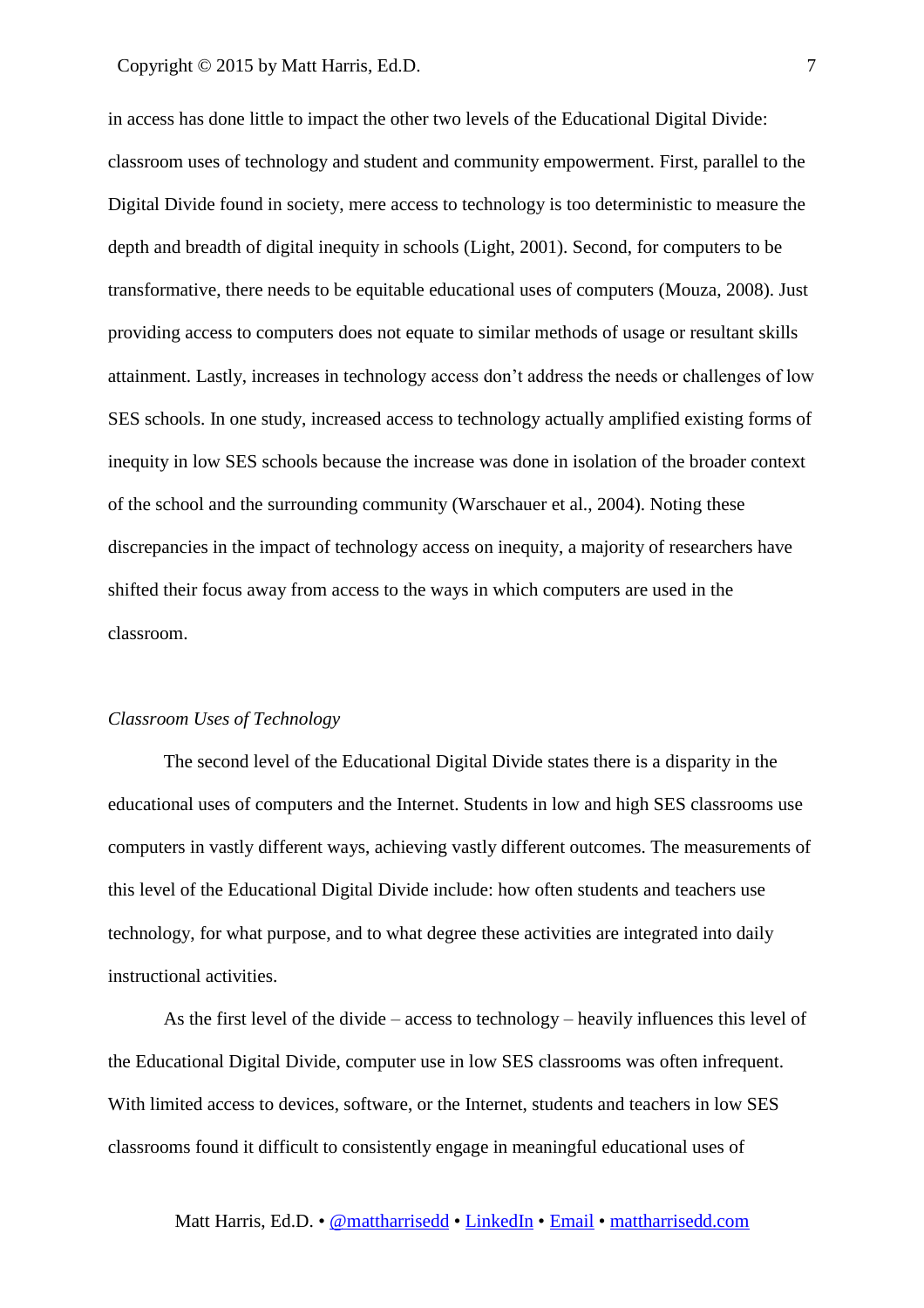technology (Hohlfeld et al., 2008, Mason & Dodds, 2005a, 2005b). Researchers also found that when technology is available, the lack of reliable equipment and the dearth of technology support personnel resulted in infrequent computer use (Hohlfeld et al., 2008; Warschauer et al., 2004). According to Moore et al (2002) infrequent use of technology in low SES classrooms denied teachers and students the right to leverage the transformative potential of educational computing both on reducing inequity and improving learning.

Yet, frequency of use was secondary to the actual ways technology was used for learning. Researchers found that when school technology infrastructure was equal, high SES and low SES students still used computers in vastly differently ways. High SES classrooms used technology to transform learning whereas low SES classrooms simply used it as an additive (Attewell, 2001; Brown, 2002, Clark & Gorski, 2002; Moore et al., 2002; Subramony, 2007; Warschauer et al., 2004). Teachers in high SES classrooms used computers and the Internet in what Monroe (2001) calls "transformative" learning activities, where students interacted with content through dynamic learning curriculum. They used technology-based activities that focused on creation of knowledge, development of higher order thinking, and deeper understanding of content (Clark & Gorski, 2002). These activities helped high SES students develop skills that better prepared them for the digital global economy (Clark & Gorski, 2002; Swain & Pearson, 2002; Warschauer et al., 2004). Attewell (2001) believed that high SES students who participated in this type of educational computer use not only benefited from the resultant academic skill attainment, but they also learned ways to identify, develop, and leverage social and cultural capital.

Though researchers agreed this model of transformative computer use would be ideal for low SES classrooms, they found that low SES classrooms were using technology in ways that failed to realize these benefits. Most often low SES classrooms used computers to participate in drill and practice activities (Garland & Wotton, 2002). Researchers suggested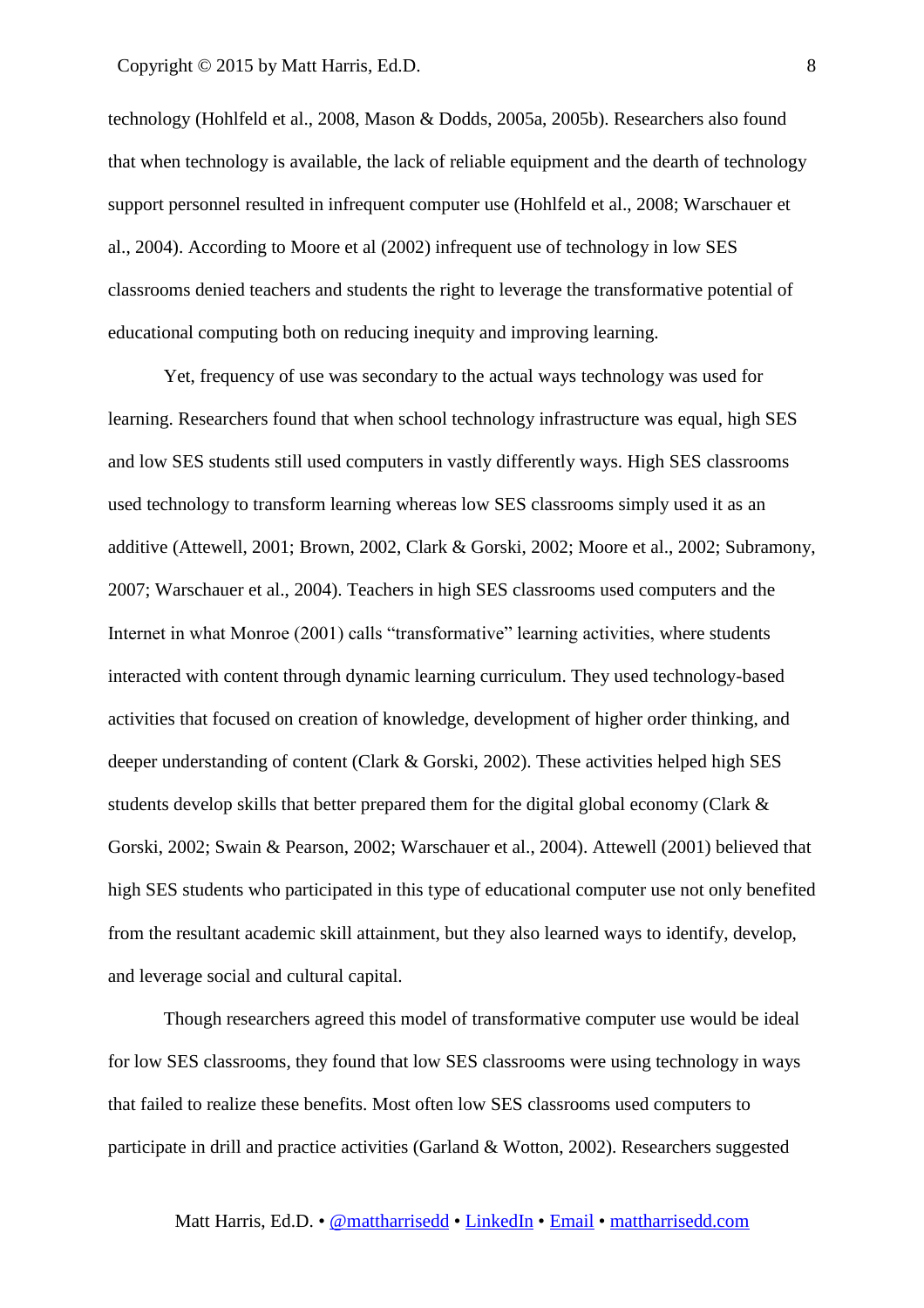reliance on these types of activities, coupled with the dearth of the transformative educational technology learning employed in high SES classrooms, may have actually aggravated inequity, most notably in the widening of the achievement gap (Attewell, 2001; Warschauer, 2004). Brown (2002) went so far as to say that this type of computer use was a tool for behavior management where teachers used repetitive activities to occupy large periods of time in which students were lulled away from interactivity or disruption.

Researchers also claimed computer use in low SES classrooms did not consistently create engaging learning opportunities because teachers often failed to draw upon students' cultural capital. Subramony (2007) identified students' family values, linguistic differences, and diverse backgrounds as frequently absent from the computer activities in which low SES students participated. Garland and Wotton (2002) exemplified this claim in their research on linguistic isolation in technology education. They showed that low SES students in their study, most which came from diverse linguistic backgrounds, participated in Internet activities that only visited English language websites.

This juxtaposition of computer usage between low and high SES students was often the result of teacher preparedness. Compared to their colleagues in low SES classrooms, teachers in high SES classrooms had more formal training and experience (Brown, 2002; Clark & Gorski, 2002; Warschauer & Lepeintre, 1997; Warschauer et al., 2004). Most teachers entered the classroom with more teaching experience, which resulted in better understanding of classroom instruction, pedagogy, curriculum development, classroom management, and assessment. They also completed technology education professional development courses and were versed in computing skills and Internet usage. In contrast, teachers in low SES classrooms were often less prepared to handle the complexities of developing and executing computer based curriculum. Additionally, many of these teachers had been in the profession for less than five years, which was too little time to develop the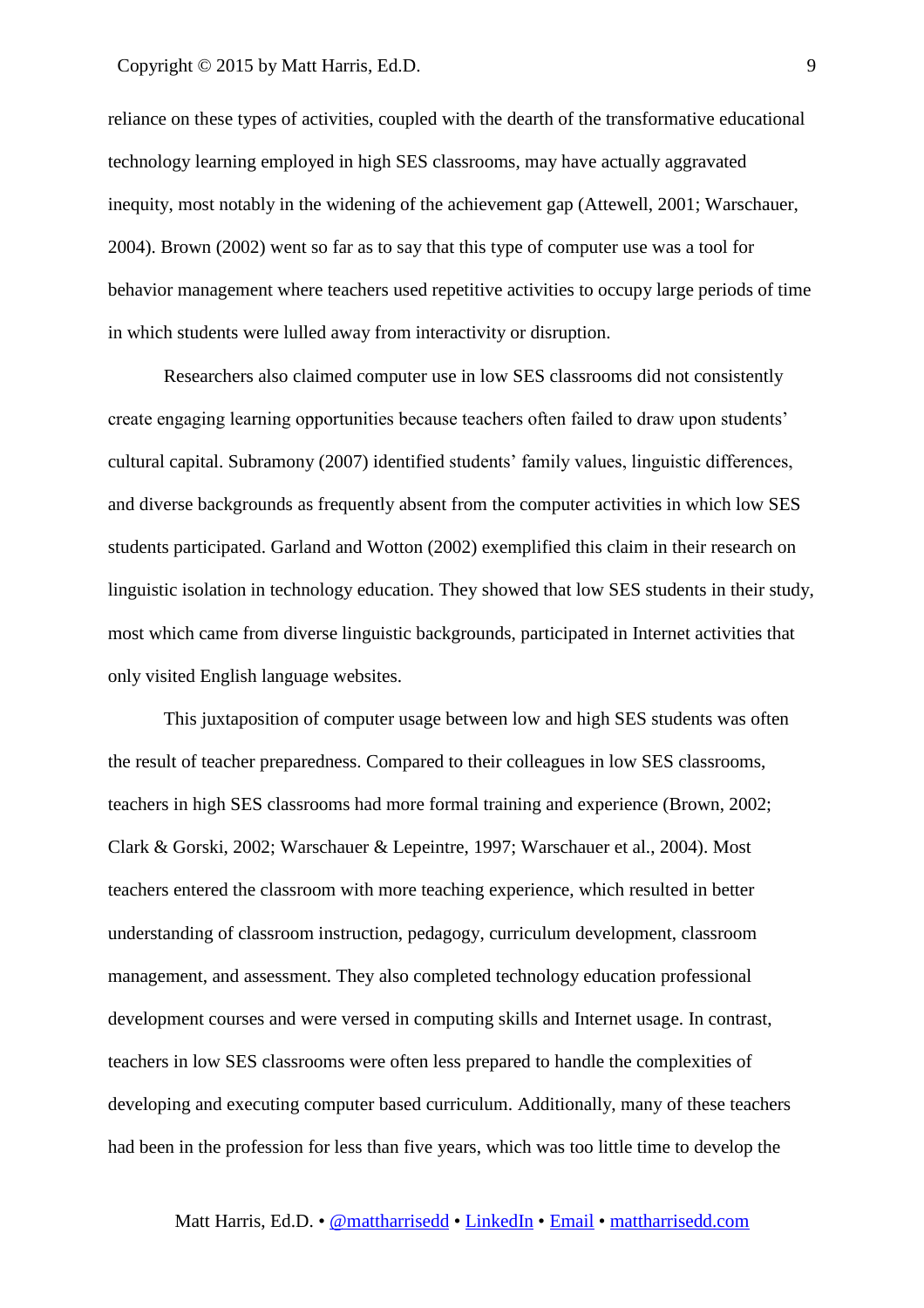instructional skills exhibited by teachers who worked in high SES schools. Moreover, researchers discovered that many teachers in low SES classrooms lacked the cultural knowledge or experience needed to develop engaging and relevant computer learning activities that would draw upon students' cultural and social capital (Attewell, 2001; Brown, 2002; Clark & Gorski, 2002; Subramony, 2007).

As the literature has shown, the convergence of negative factors has created a barrier of technology use for low SES classrooms that is absent in high SES classrooms. Coupled with the divergence of access to school technology infrastructure, this barrier has created a divide of equitable use of computing in U.S. classrooms. The literature has shown this divide not only has impact within the classroom, but also lasting implications on students and their communities.

### *Student and Community Empowerment*

The third level of the Educational Digital Divide further narrows the focus of inequity to those who are directly impacted by it: the students. Research has shown that technology and educational computer usage can provide students with tools to for self-empowerment, yet, low SES students are not realizing this potential. Holhfeld et al. (2008) described this inequity of student empowerment as whether "[students] know how to use [technology] for the betterment of their quality of life" (p. 1650).

Life skills development was the most common area of empowerment found in the literature. In describing these skills, researchers claimed that students who participated in dynamic computer use in schools developed critical competencies including academic content knowledge, depth of understanding, and problem solving skills (DiBello, 2005; Pearson, 2001; Warschauer, 2003). Specifically, researchers identified technology skills as the most prominent means of student empowerment. Students who utilized school technology to attain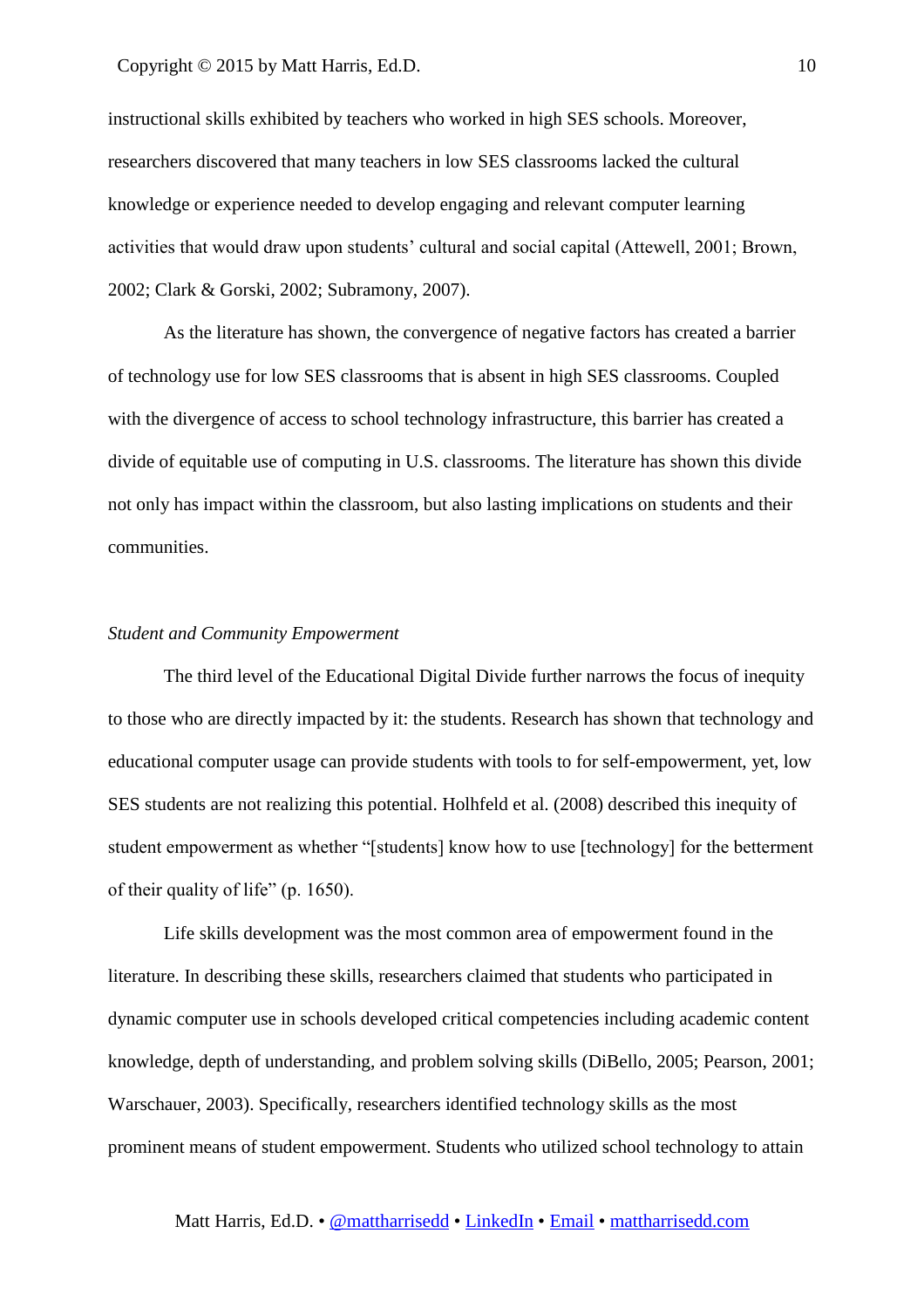and develop technology skills were better "socialized into, and prepared for, the techheaviness of contemporary society" (Clark & Gorski, 2002, p. 29). The literature further suggested that divergent technology proficiency had long term consequences for low SES students in the form of gaps in future earnings tied to technology skills, gaps in civic involvement for those not proficient with Internet use, and gaps in influence on equity and civil rights issues (Clark & Gorski, 2002; DiBello, 2005; Subramony, 2007).

Some researchers claimed that the deepest impact of digital inequity on students came in the form of social capital development. When discussing technology use in education, Warschauer (2003) defined social capital as the accrual of benefits from personal relationships and memberships in social networks. Researchers believed that low SES students missed the opportunity to leverage computers and the Internet to create and cultivate social networks within their schools and communities, thus denying them digital tools to organize and facilitate social mobilization (Clark & Gorski, 2002; DiBello, 2005; Light, 2001). They noted that high SES students developed greater social networking skills through their educational technology use, which widened the gap of social capital.

In line with social capital development, researchers extended the scholarship of the third level of the Educational Digital Divide to include the impact of inequity on students' families and communities. Vail (2003) claimed efforts to address any or all levels of the Educational Digital Divide will fail as they don't account for the technology access in students' homes. He believed that to truly address educational technology inequity, educators must find ways to extend learning to students and their families. Clark and Gorski (2002) echoed these claims by stating equitable technology education, should it exist, would have to include collaboration efforts with families and communities to draw technology learning outside of the classroom. Other researchers concluded that the third level of the Educational Digital Divide denied tools for civic involvement and community development, which they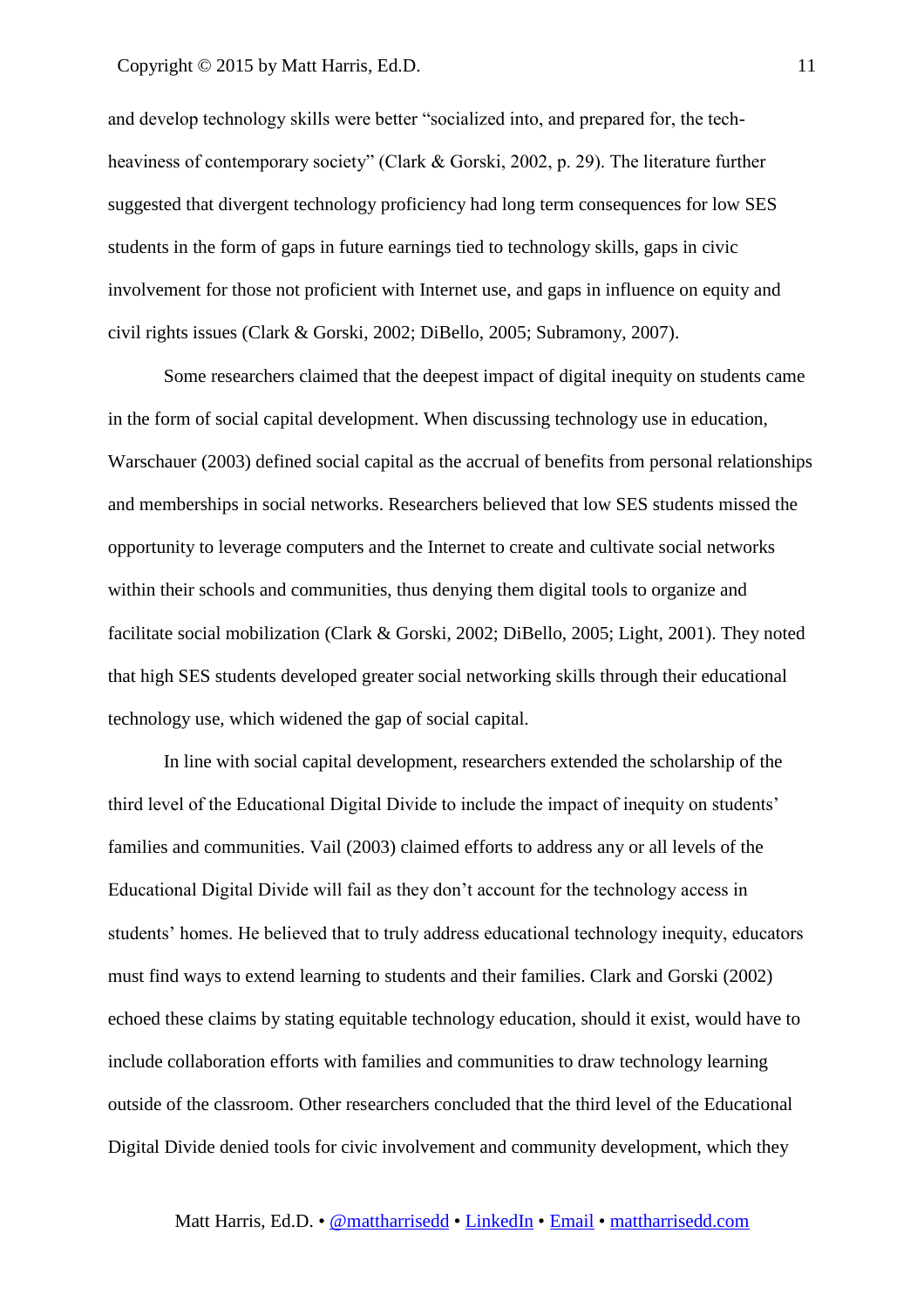claimed could reduce the prevalence of societal inequity (Clark & Gorski, 2002; DiBello, 2005, Garland & Wotton, 2002; Warschauer, 2003; Warschauer et al., 2004).

### *Summary*

The Educational Digital Divide is a complex issue of inequity that manifests in three areas: access, usage, and empowerment. A chasm of access to school technology infrastructure exists between low SES and high SES students, where low SES students do not have access to the computing and digital communication resources requisite for meaningful educational technology use. Yet, the divide in educational technology use itself is representative of educational digital inequity. Students in high SES classrooms have been shown to use devices in ways that encourage cognitive development, creativity, and deeper understanding of content. This divergence of use has resulted in a gap in learning outcomes. Low SES students who have not had the opportunity for meaningful educational computer use have been unable to leverage those experiences for personal empowerment, thus replicating social inequity.

Yet, there was an area of scholarship noticeably absent from the Educational Digital Divide literature: ubiquitous computing. What if every low SES student was given equal access to technology for use at home and at school? Would this reduce the Educational Digital Divide? The literature suggested that one-to-one student laptop programs would simultaneously reduce and perpetuate the divide. By providing all students equal access to the technology, the first level of the divide – access – would be significantly reduced. However, equitable usage of computers would not automatically emerge. Instead, research shows that laptop use and the resulting student empowerment would continue to diverge.

This dearth of literature presents an opportunity for this research into existing ubiquitous computing programs in order to identify the breadth of student learning attained through ubiquitous computing and to identify which of those learning outcomes had the

12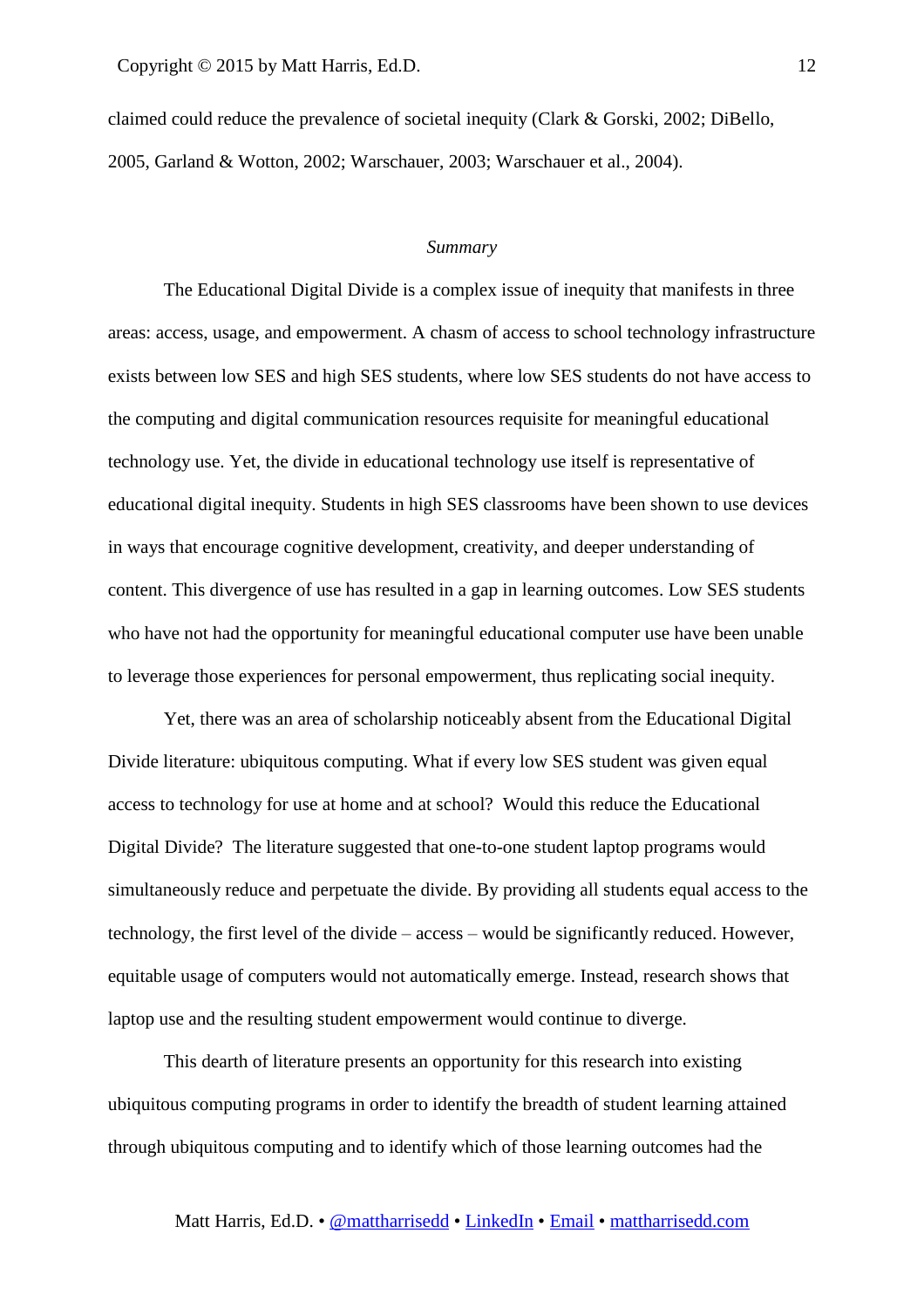greatest impact on low SES students. By identifying the breadth of student learning outcomes – both academically and non-academically – researchers and practitioners could have an empirical basis for program assessment and improvement. These data would provide views into meaningful computer usage and realistically attainable learning outcomes that could influence laptop programs in low SES communities, thus addressing the second level of the Educational Digital Divide. Moreover, by identifying student learning outcomes that have the greatest potential impact on low SES students, program administrators could tailor their programs to specifically target the third level of the divide: the use of computer skills and knowledge for student and community empowerment.

# References

- Attewell, P. (2001). The first and second digital divides. *Sociology of Education*, *74*(3), 252- 59.
- Ba, H., Culp, K. M., Green, L., Henriquez, A., & Honey, M. (2001). *Effective technology use in low-income communities: Research review for the American Connects Consortium.*  Newton, MA: America Connects Consortium.
- Brown, M. (2002). Multicultural education and technology: Perspectives to consider. *Journal of Special Education Technology*, *17*(3), 51-55.
- Carvin, A. (2006). The gap: Once a hot topic, the digital divide seems all but forgotten, while the poor, mainly black and Hispanic, are still being left behind. *School Library Journal*, *52*(3), 70.
- Clark, C., & Gorski, P. (2002). Multicultural education and the Digital Divide: Focus on socioeconomic class background. *Multicultural Perspectives*, *4*(3), 25-36. doi: Article.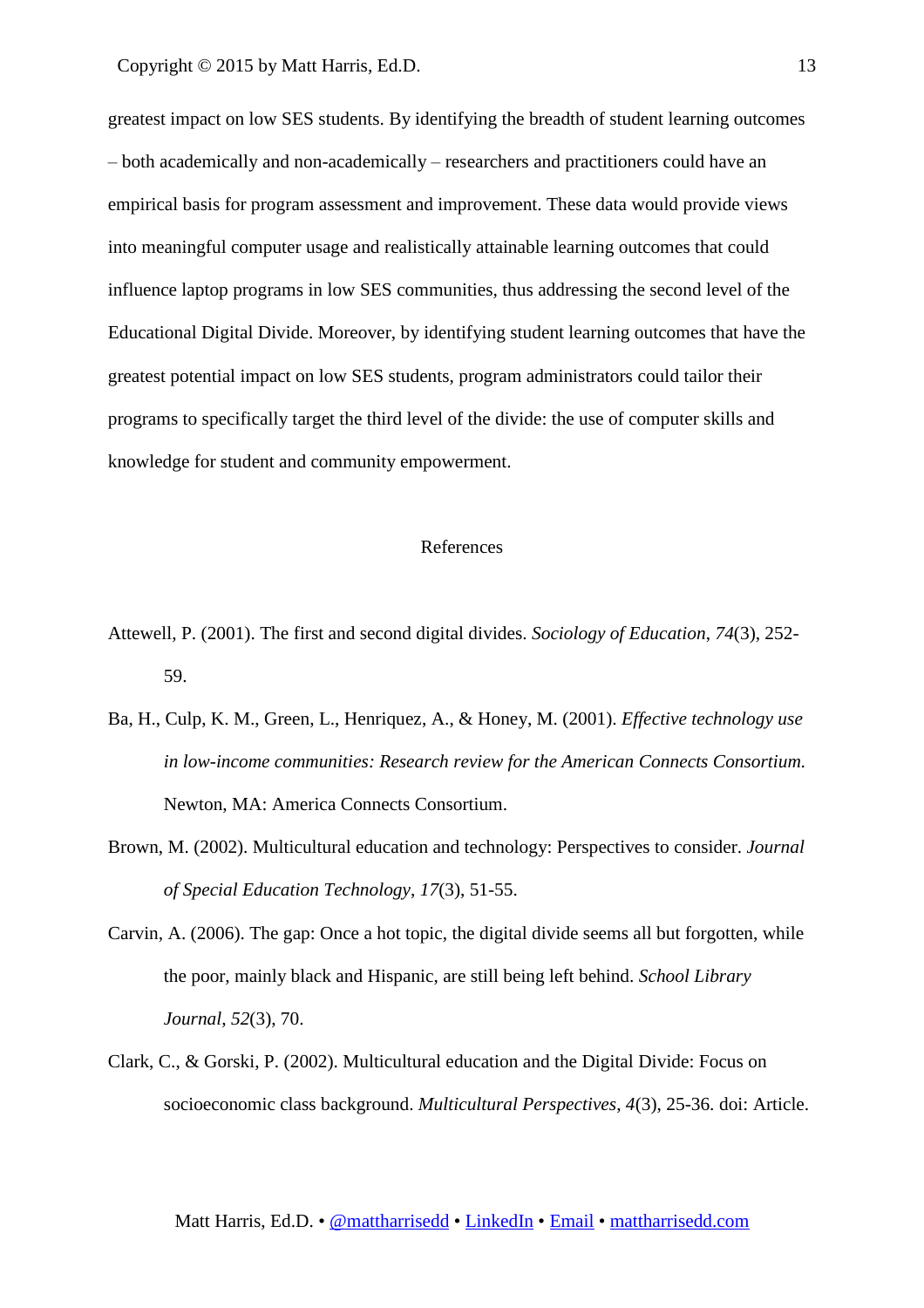- Clinton, W. J., & Gore, A. A. (1996, October 10). [address]. Remarks by the President and Vice President to the people of Knoxville, Knoxville, TN. [transcript]. Retrieved July 25, 2013 from http://www.ntia.doc.gov/legacy/ntiahome/101096clinton.htm.
- DiBello, L. C. (2005). Are we addressing the Digital Divide? Issues, access, and real commitment. *Childhood Education*, *81*(4), 239.
- Garland, V. E., & Wotton, S. E. (2002). Bridging the Digital Divide in public schools. *Journal of Educational Technology Systems*, *30*(2), 115-23.
- Goolsbee, A., & Guryan, J. (2006). World wide wonder?: Measuring the (non-)impact of Internet subsidies to public schools. *Education Next*, *6*(1), 60-65.
- Hohlfeld, T. N., Ritzhaupt, A. D., Barron, A. E., & Kemker, K. (2008). Examining the Digital Divide in K-12 public schools: Four-year trends for supporting ICT literacy in Florida. *Computers & Education*, *51*(4), 1648-1663.
- Kalyanpur, M., & Kirmani, M. H. (2005). Diversity and technology: Classroom implications of the Digital Divide. *Journal of Special Education Technology*, *20*(4), 9-18.
- Light, J. S. (2001). Rethinking the Digital Divide. *Harvard Educational Review*, *71*(4), 709- 33.
- Mason, C. Y., & Dodds, R. (2005a). Bridging the Digital Divide: Schools must find ways to provide equal access to technology for all students. *Principal*, *84*(4), 24-30.
- Mason, C. Y., & Dodds, R. (2005b). Bridge the Digital Divide for educational equity. *Education Digest: Essential Readings Condensed for Quick Review*, *70*(9), 25-27.
- Moore, J. L., Laffey, J. M., Espinosa, L. M., & Lodree, A. W. (2002). Bridging the Digital Divide for at-risk students: Lessons learned. *TechTrends*, *46*(2), 5-9.
- Mouza, C. (2008). Learning with laptops: Implementation and outcomes in an urban, underprivileged school. *Journal of Research on Technology in Education*, *40*(4), 447-472.